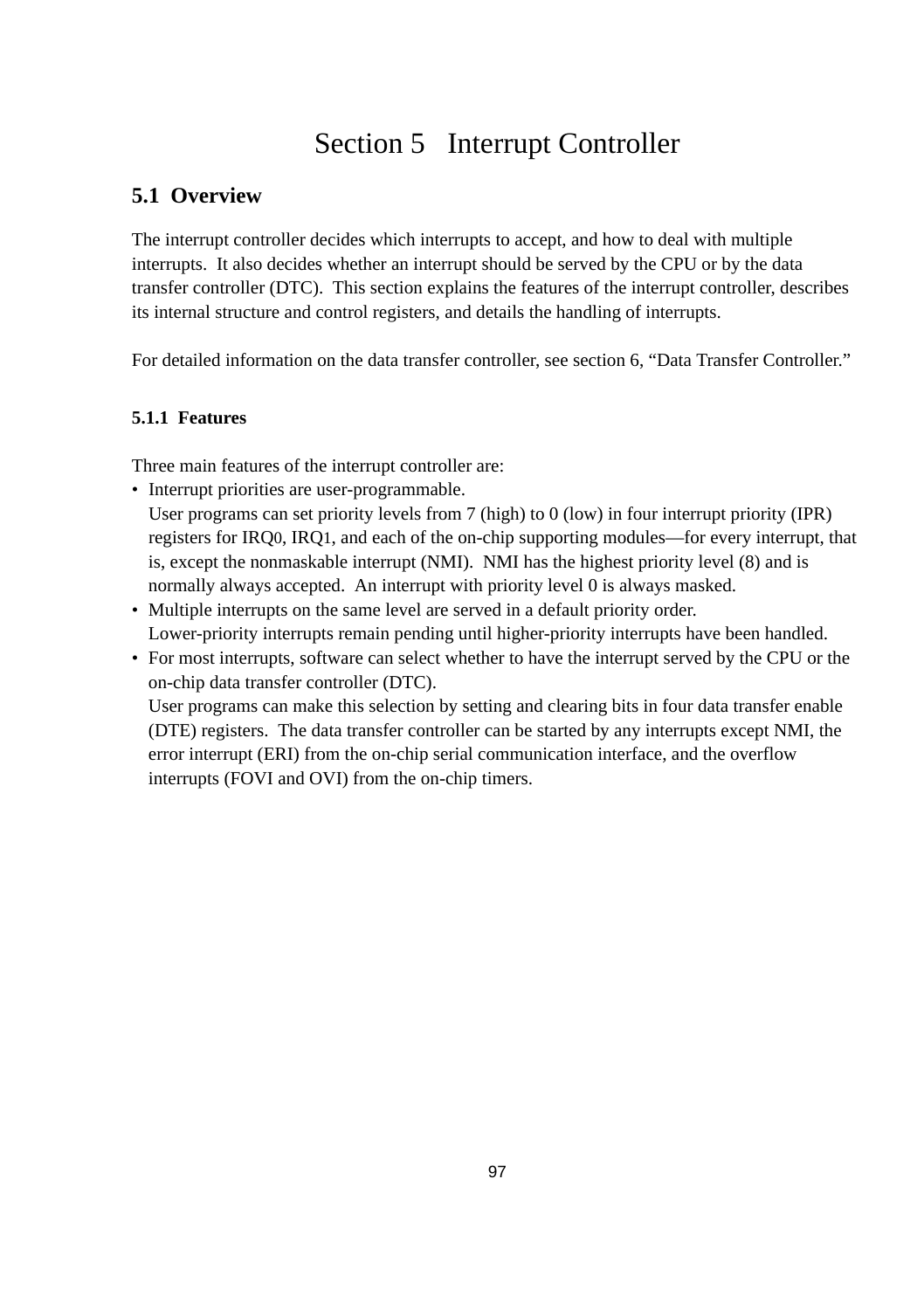#### **5.1.2 Block Diagram**



Figure 5-1 shows the block configuration of the interrupt controller.

**Figure 5-1 Interrupt Controller Block Diagram**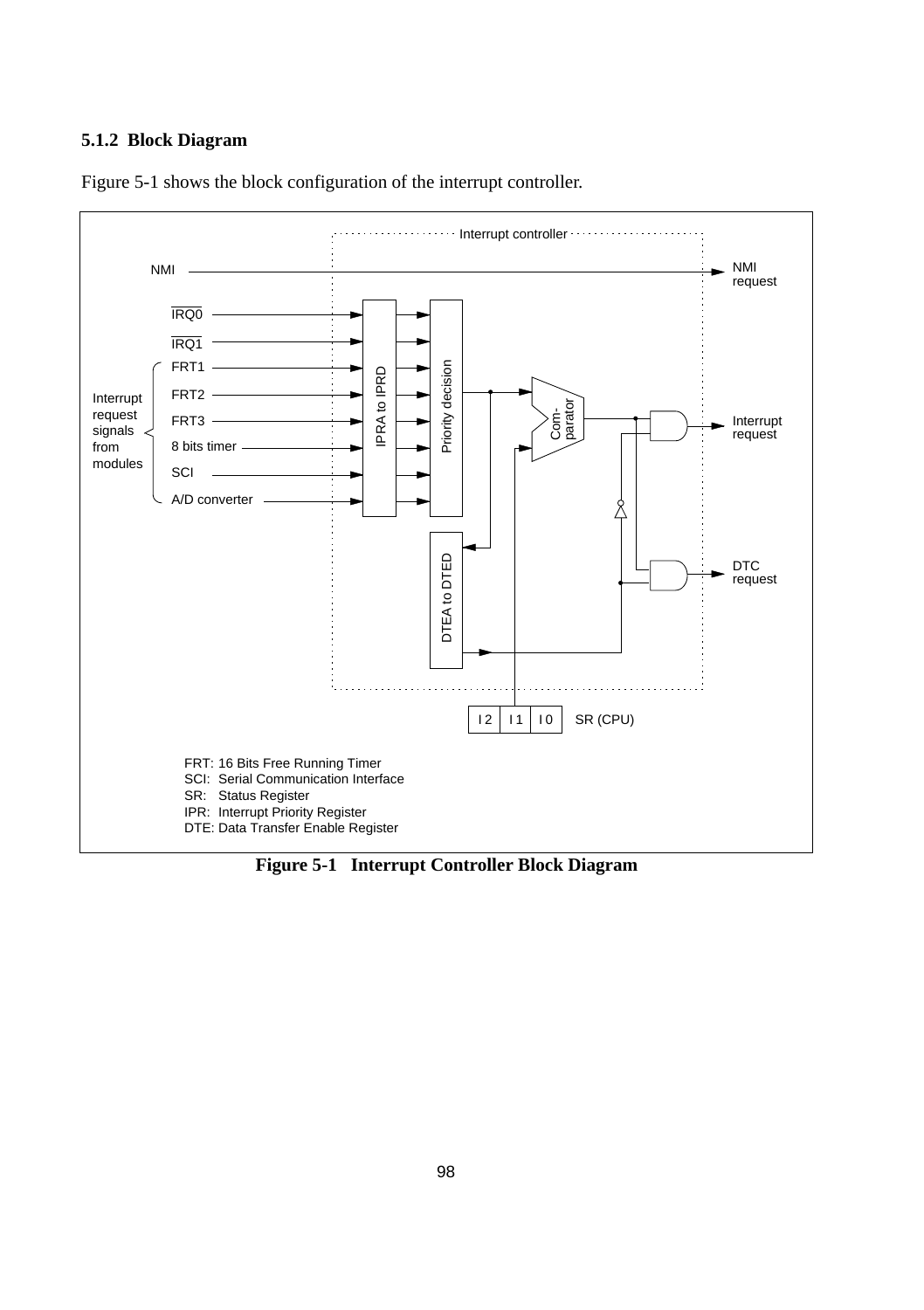#### **5.1.3 Register Configuration**

The four interrupt priority registers (IPRA to IPRD) and four data transfer enable registers (DTEA to DTED) are 8-bit registers located at addresses H'FFF0 to H'FFF7 in the register field in page 0 of the address space. Table 5-1 lists their attributes.

| <b>Name</b>   |   | <b>Abbreviation</b> | <b>Read/Write</b> | <b>Address</b> | <b>Initial Value</b> |
|---------------|---|---------------------|-------------------|----------------|----------------------|
| Interrupt     | Α | <b>IPRA</b>         | R/W               | H'FFF0         | H'00                 |
| priority      | В | <b>IPRB</b>         | R/W               | H'FFF1         | H'00                 |
| register      | C | <b>IPRC</b>         | R/W               | H'FFF2         | H'00                 |
|               | D | IPRD                | R/W               | H'FFF3         | H'00                 |
| Data transfer | Α | <b>DTEA</b>         | R/W               | H'FFF4         | H'00                 |
| enable        | в | <b>DTEB</b>         | R/W               | H'FFF5         | H'00                 |
| register      | С | <b>DTEC</b>         | R/W               | H'FFF6         | H'00                 |
|               | D | <b>DTED</b>         | R/W               | H'FFF7         | H'00                 |

#### **Table 5-1 Interrupt Controller Registers**

# **5.2 Interrupt Types**

There are 22 distinct types of interrupts: 3 external interrupts originating off-chip and 19 internal interrupts originating in the on-chip supporting modules.

#### **5.2.1 External Interrupts**

The three external interrupts are NMI, IRQ0, and IRQ1.

**NMI (NonMaskable Interrupt):** This interrupt has the highest priority level (8) and cannot be masked. An NMI is generated by input to the NMI pin, and can also be generated by a watchdog timer (WDT) overflow. The input at the NMI pin is edge-sensed. A user program can select whether to have the interrupt occur on the rising edge or falling edge of the NMI input by setting or clearing the nonmaskable interrupt edge bit (NMIEG) in the port 1 control register (P1CR).

In the NMI exception-handling sequence, the T (Trace) bit in the CPU status register (SR) is cleared to "0," and the interrupt mask level in I2 to I0 is set to 7, masking all other interrupts. The interrupt controller holds the NMI request until the NMI exception-handling sequence begins, then clears the NMI request, so if another interrupt is requested at the NMI pin during the NMI exception-handling sequence, the NMI exception-handling sequence will be carried out again.

A watchdog timer overflow generates an NMI if the TME and  $WT/TT$  bits in the watchdog timer's status/control register are both set to "1." See section 13, "Watchdog Timer" for details.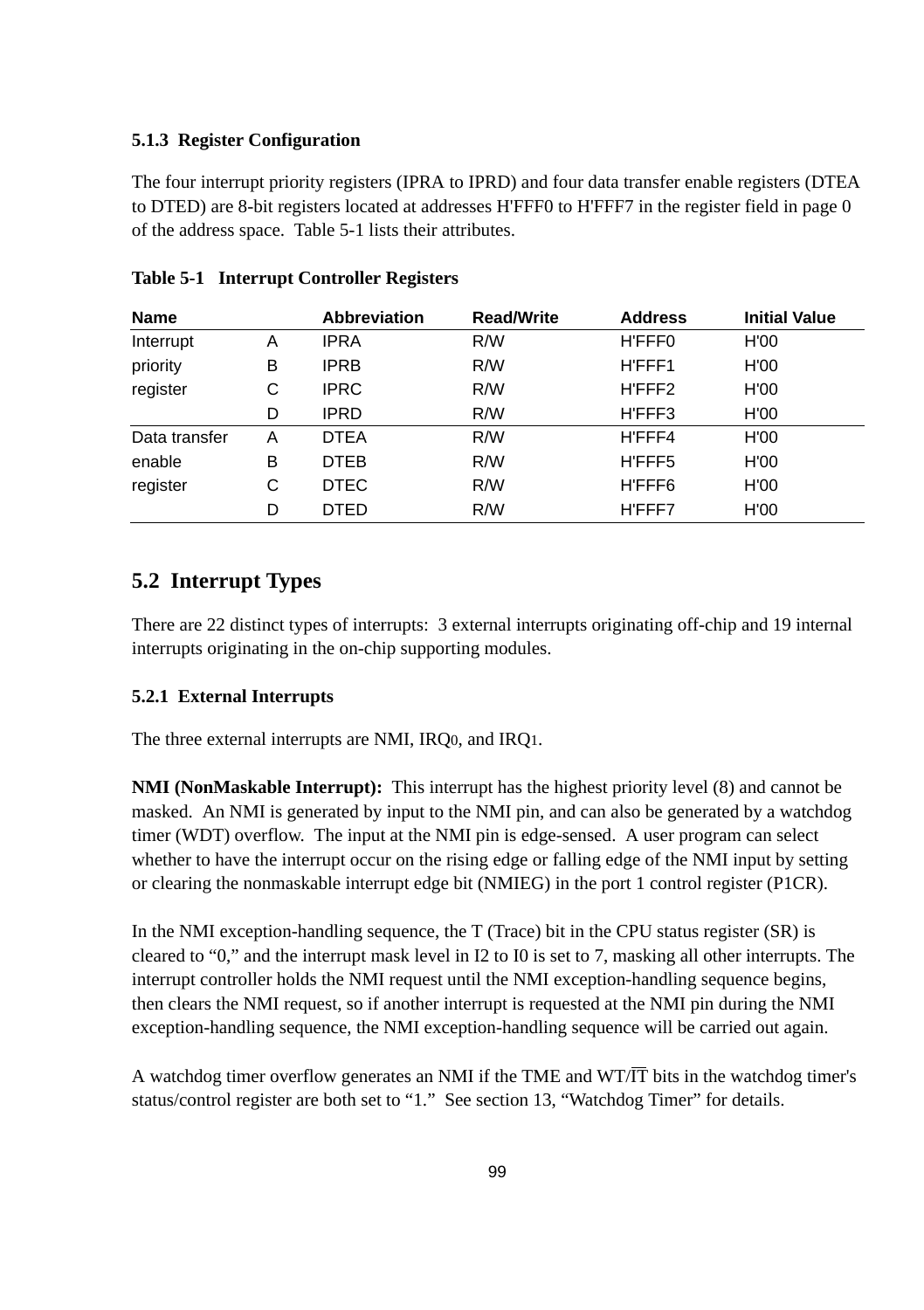#### **Coding Examples:**

To select the rising edge of the NMI input: BSET.B #4, @H'FFFC To select the falling edge of the NMI input:  $BCLR.B. #4, \text{ QH'FFFC}$ 

**IRQ0** (Interrupt Request 0): An IRQ0 interrupt can be requested by a Low input to the  $\overline{IRQ0}$  pin and/or a watchdog timer overflow. A Low  $\overline{RQ0}$  input requests an  $RQ0$  interrupt if the interrupt request enable 0 bit (IRQ0E) in the P1CR is set to "1."  $\overline{\text{IRQ0}}$  must be held Low until the CPU accepts the interrupt. Otherwise the request will be ignored. A watchdog timer overflow requests an IRQ0 interrupt if the TME bit is set to "1" and the WT/ $\overline{IT}$  bit is cleared to "0" in the watchdog timer's control/status register. See section 13, "Watchdog Timer" for details of the watchdog timer.

The IRQ0 interrupt can be assigned any priority level from 7 to 0 by setting the corresponding value in the upper four bits of IPRA. If bit 4 of data transfer enable register A (DTEA) is set to "1," an IRQ0 interrupt starts the data transfer controller. Otherwise the interrupt is served by the CPU.

In the CPU interrupt-handling sequence for IRQ0, the T bit of the status register is cleared to "0," and the interrupt mask level is set to the value in the upper four bits of IPRA.

#### **Coding Examples:**

| To enable IRQ0 to be requested by IRQ0 input: |  | BSET.B #5, @H'FFFC  |
|-----------------------------------------------|--|---------------------|
| To assign priority level 7 to IRQ0:           |  | OR.B $#70, @H'FFF0$ |
| To have IRO start the DTC:                    |  | BSET.B #4, @H'FFF4  |

**IRQ1 (Interrupt Request 1):** An IRQ0 interrupt is requested by a High-to-Low transition at the IRQ1 pin. The IRQ1 interrupt is enabled only when the interrupt request enable 1 bit (IRQ1E) in the P1CR is set to "1."

The IRQ1 interrupt can be assigned any priority level from 7 (high) to 0 (low) by setting the corresponding value in the lower four bits of IPRA. If bit 0 of data transfer enable register A (DTEA) is set to "1," an IRQ1 interrupt starts the data transfer controller. Otherwise the interrupt is served by the CPU.

The interrupt controller holds the IRQ1 request until the IRQ1 exception-handling sequence begins, then clears the IRQ1 request. If another interrupt is requested at the  $\overline{IRQ1}$  pin during the IRQ1 interrupt-handling routine, the request is held, but the IRQ1 exception-handling sequence is not carried out immediately because the interrupt is masked by bits I2 to I0 in the status register. On return from the interrupt-handling routine one more instruction is executed, then the exception-handling sequence for the second IRQ1 interrupt is carried out.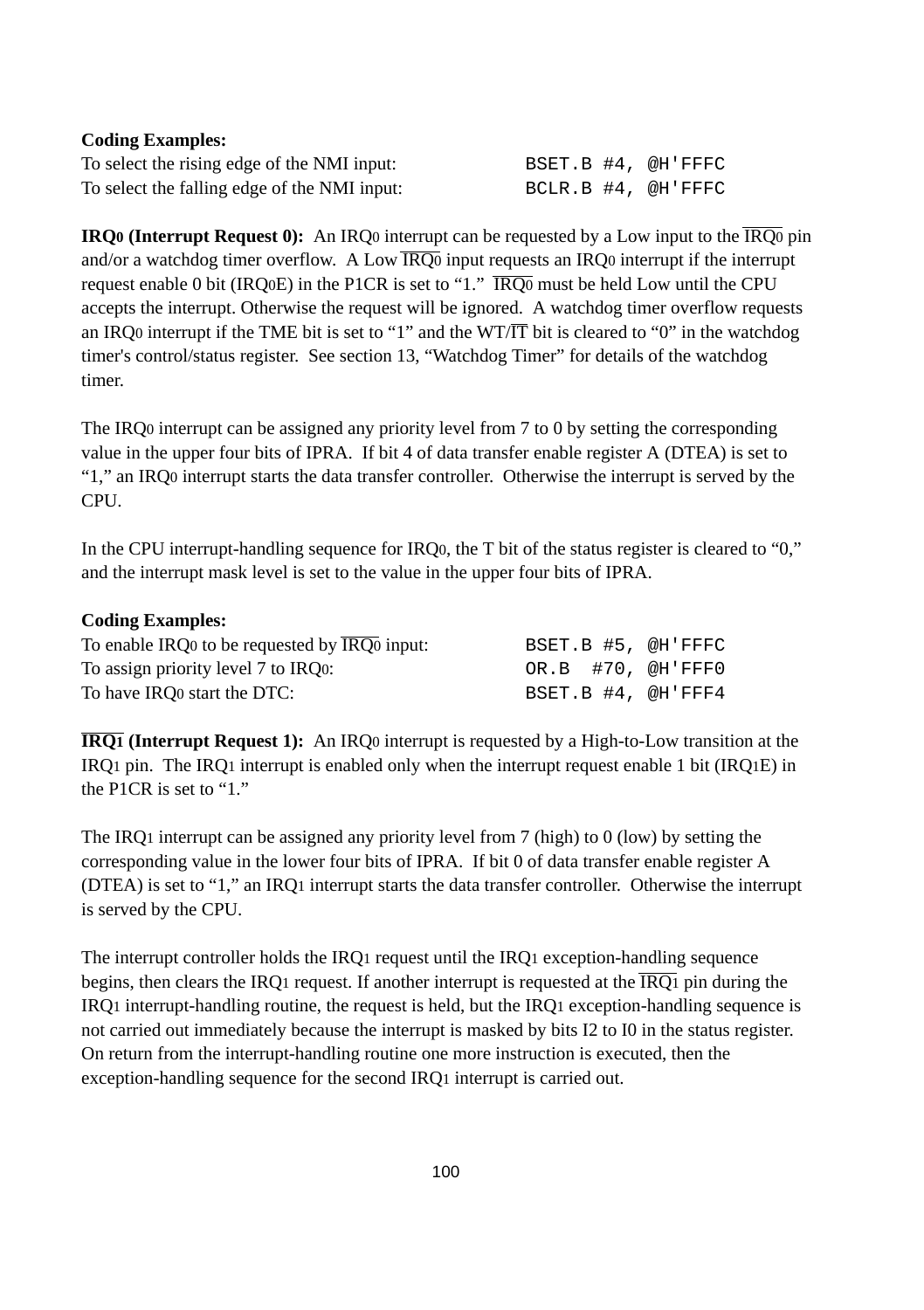In the CPU interrupt-handling sequence for IRQ1, the T bit of the CPU status register is cleared to "0," and the interrupt mask level is set to the value in the lower four bits of IPRA.

#### **Coding Examples:**

| To enable IRQ1 to be requested by $\overline{IRQ1}$ input: | BSET.B #6, @H'FFFC |  |
|------------------------------------------------------------|--------------------|--|
| To assign priority level 7 to IRQ0 and level 5 to IRQ1:    | MOV.B #75, @H'FFF0 |  |
| To have IRO1 start the DTC:                                | BSET.B #0, @H'FFF4 |  |

### **5.2.2 Internal Interrupts**

Nineteen types of internal interrupts can be requested by the on-chip supporting modules. Each interrupt is separately vectored in the exception vector table, so it is not necessary for the usercoded interrupt handler routine to determine which type of interrupt has occurred.

Each of the internal interrupts can be enabled or disabled by setting or clearing an enable bit in the control register of the on-chip supporting module.

An interrupt priority level from 7 to 0 can be assigned to each on-chip supporting module by setting interrupt priority registers B to D. Within each module, different interrupts have a fixed priority order. For most of these interrupts, values set in data transfer enable registers B to D can select whether to have the interrupt served by the CPU or the data transfer controller.

In the CPU interrupt-handling sequence, the T bit of the CPU status register is cleared to "0," and the interrupt mask level in bits I2 to I0 is set to the value in the IPR.

### **5.2.3 Interrupt Vector Table**

Table 5-2 lists the addresses of the exception vector table entries for each interrupt, and explains how their priority is determined. For the on-chip supporting modules, the priority level set in the interrupt priority register applies to the module as a whole: all interrupts from that module have the same priority level. A separate priority order is established among interrupts from the same module. If the same priority level is assigned to two or more modules and two interrupts are requested simultaneously from these modules, they are served in the priority order indicated in the rightmost column in table 5-2.

A reset clears the interrupt priority registers so that all interrupts except NMI start with priority level 0, meaning that they are unconditionally masked.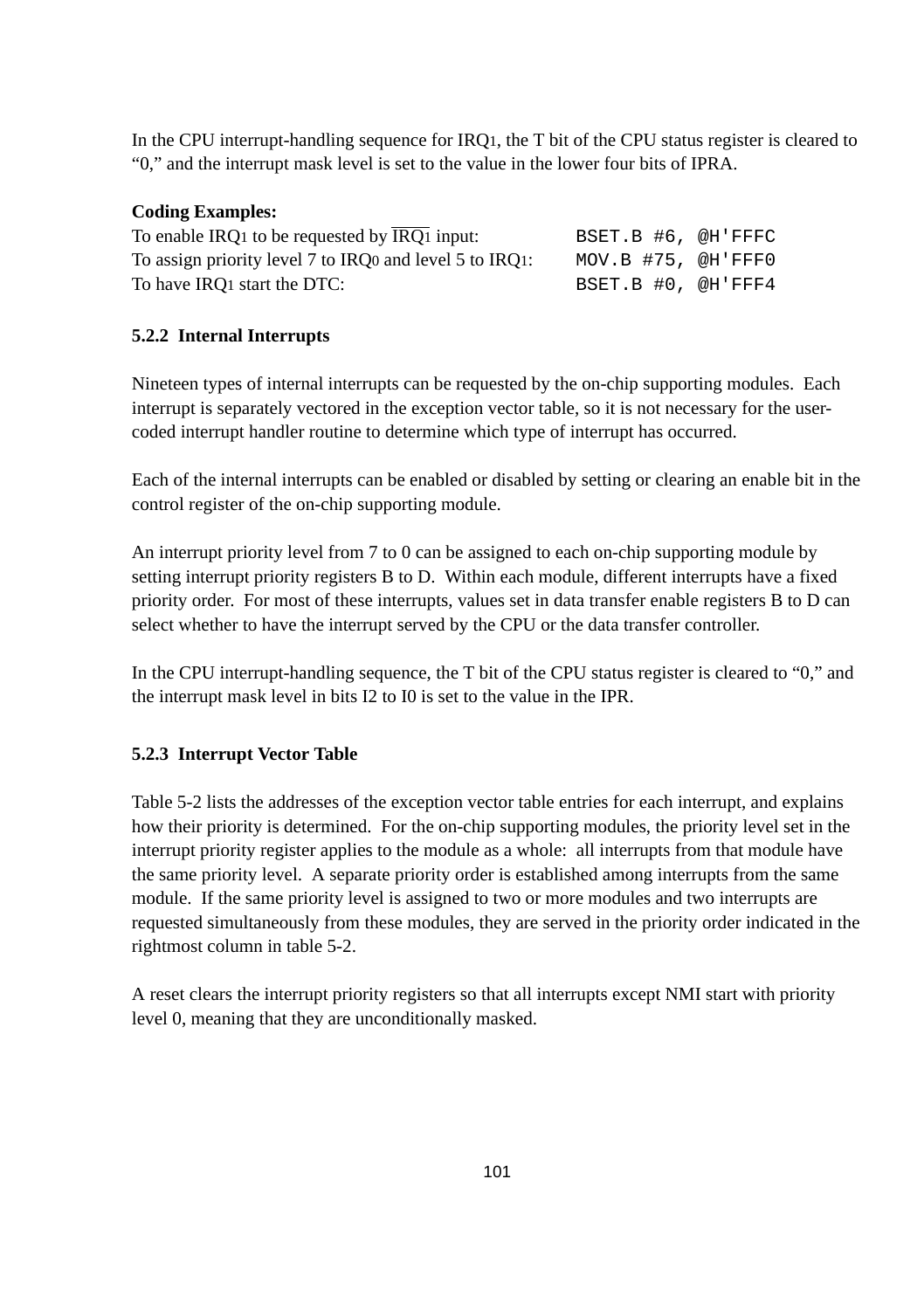|                  |             | Assignable<br><b>Priority</b><br>Levels |             | <b>Priority</b>  | <b>Vector Table</b> | <b>Entry Address</b> | <b>Priority</b><br>among<br><b>Interrupts</b> |
|------------------|-------------|-----------------------------------------|-------------|------------------|---------------------|----------------------|-----------------------------------------------|
|                  |             | (Initial                                | <b>IPR</b>  | within           | <b>Minimum</b>      | <b>Maximum</b>       | on Same                                       |
| Interrupt        |             | Level)                                  | <b>Bits</b> | <b>Module</b>    | <b>Mode</b>         | <b>Mode</b>          | Level*                                        |
| <b>NMI</b>       |             | 8                                       |             |                  | H'16 - H'17         | <b>H'2C - H'2F</b>   | High                                          |
|                  |             | (8)                                     |             |                  |                     |                      |                                               |
| IRQ <sub>0</sub> |             | $7$ to $0$                              | <b>IPRA</b> |                  | H'40 - H'41         | H'80 - H'83          |                                               |
|                  |             | (0)                                     | bits 6 to 4 |                  |                     |                      |                                               |
| IRQ <sub>1</sub> |             | $7$ to $0$                              | <b>IPRA</b> |                  | H'42 - H'43         | H'84 - H'87          |                                               |
|                  |             | (0)                                     | bits 2 to 0 |                  |                     |                      |                                               |
| 16-Bit           | ICI         | $7$ to $0$                              | <b>IPRB</b> | 3                | H'48 - H'49         | H'90 - H'93          |                                               |
| FRT1             | <b>OCIA</b> | (0)                                     | bits 6 to 4 | $\overline{c}$   | H'4A - H'4B         | H'94 - H'97          |                                               |
|                  | <b>OCIB</b> |                                         |             | 1                | H'4C - H'4D         | H'98 - H'9B          |                                               |
|                  | <b>FOVI</b> |                                         |             | 0                | H'4E - H'4F         | H'9C - H'9F          |                                               |
| 16-Bit           | ICI         | $7$ to $0$                              | <b>IPRB</b> | 3                | H'50 - H'51         | H'A0 - H'A3          |                                               |
| FRT <sub>2</sub> | <b>OCIA</b> | (0)                                     | bits 2 to 0 | $\overline{c}$   | H'52 - H'53         | <b>H'A4 - H'A7</b>   |                                               |
|                  | <b>OCIB</b> |                                         |             | 1                | H'54 - H'55         | H'A8 - H'AB          |                                               |
|                  | <b>FOVI</b> |                                         |             | 0                | H'56 - H'57         | H'AC - H'AF          |                                               |
| 16-Bit           | ICI         | $7$ to $0$                              | <b>IPRC</b> | 3                | H'58 - H'59         | H'B0 - H'B3          |                                               |
| FRT <sub>3</sub> | <b>OCIA</b> | (0)                                     | bits 6 to 4 | $\boldsymbol{2}$ | H'5A - H'5B         | H'B4 - H'B7          |                                               |
|                  | <b>OCIB</b> |                                         |             | 1                | H'5C - H'5D         | H'B8 - H'BB          |                                               |
|                  | <b>FOVI</b> |                                         |             | 0                | H'5E - H'5F         | H'BC - H'BF          |                                               |
| 8-Bit            | <b>CMIA</b> | $7$ to $0$                              | <b>IPRC</b> | $\overline{2}$   | H'60 - H'61         | <b>H'CO - H'C3</b>   |                                               |
| timer            | <b>CMIB</b> | (0)                                     | bits 2 to 0 | 1                | H'62 - H'63         | <b>H'C4 - H'C7</b>   |                                               |
|                  | <b>OVI</b>  |                                         |             | $\mathbf 0$      | H'64 - H'65         | $H'CB - H'CB$        |                                               |
| SCI              | ERI         | $7$ to $0$                              | <b>IPRD</b> | $\overline{c}$   | H'68 - H'69         | H'D0 - H'D3          |                                               |
|                  | RXI         | (0)                                     | bits 6 to 4 | 1                | H'6A - H'6B         | H'D4 - H'D7          |                                               |
|                  | <b>TXI</b>  |                                         |             | 0                | H'6C - H'6D         | H'D8 - H'DB          |                                               |
| A/D              | <b>ADI</b>  | $7$ to $0$                              | <b>IPRD</b> |                  | H'70 - H'71         | <b>H'EO - H'E3</b>   |                                               |
| converter        |             | (0)                                     | bits 2 to 0 |                  |                     |                      | Low                                           |

#### **Table 5-2 Interrupts, Vectors, and Priorities**

\* If two or more interrupts are requested simultaneously, they are handled in order of priority level, as set in registers IPRA to IPRD. If they have the same priority level because they are requested from the same on-chip supporting module, they are handled in a fixed priority order within the module. If they are requested from different modules to which the same priority level is assigned, they are handled in the order indicated in the right-hand column.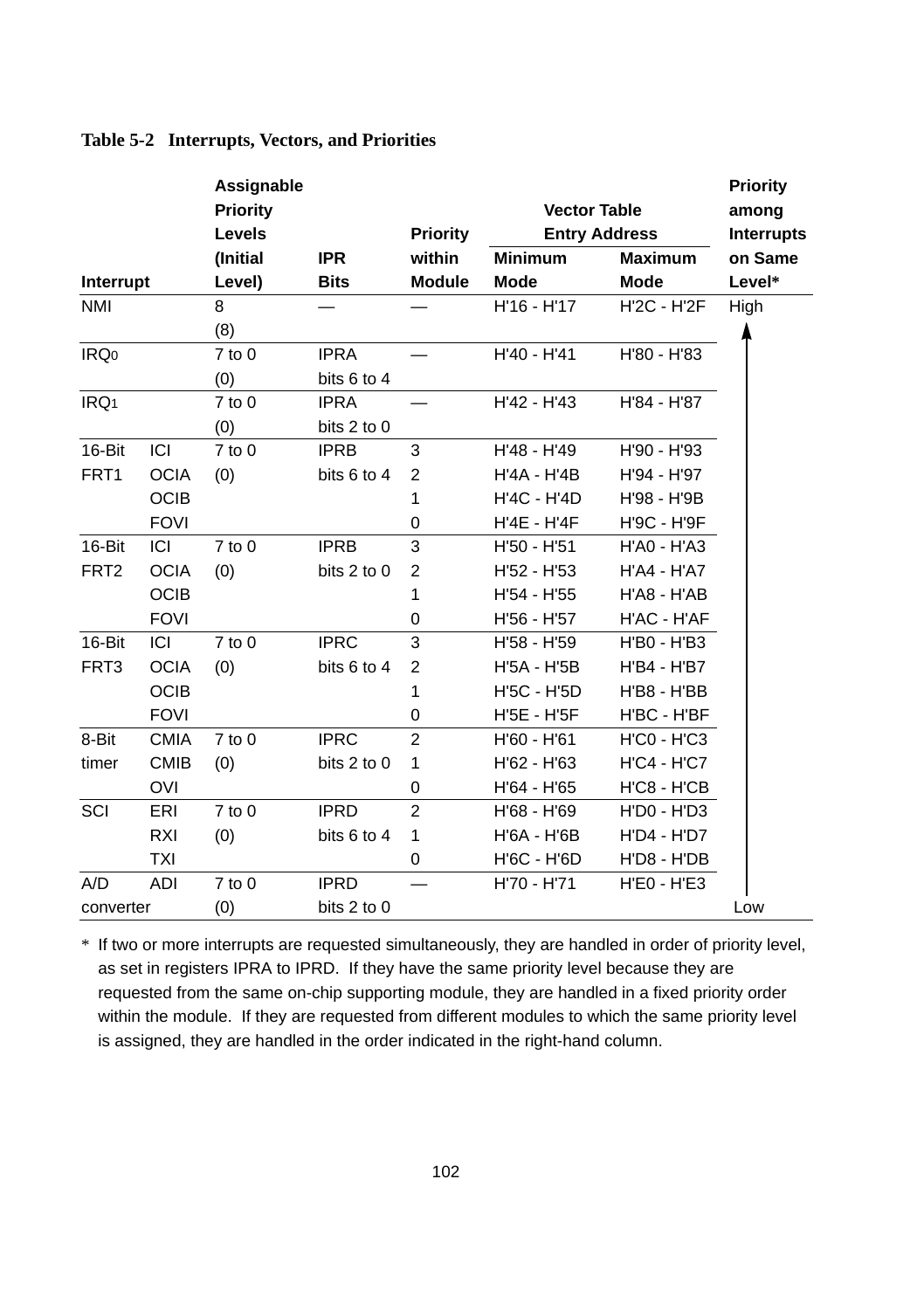# **5.3 Register Descriptions**

### **5.3.1 Interrupt Priority Registers A to D (IPRA to IPRD)**

IRQ0, IRQ1, and the on-chip supporting modules are each assigned three bits in one of the four interrupt priority registers (IPRA to IPRD). These bits specify a priority level from 7 (high) to 0 (low) for interrupts from the corresponding source. The drawing below shows the configuration of the interrupt priority registers. Table 5-3 lists their assignments to interrupt sources.



**Note:** Bits 7 and 3 are reserved. They cannot be modified and are always read as "0."

|  | Table 5-3 Assignment of Interrupt Priority Registers |  |
|--|------------------------------------------------------|--|
|--|------------------------------------------------------|--|

|                 | <b>Interrupt Request Source</b> |                  |                |
|-----------------|---------------------------------|------------------|----------------|
| <b>Register</b> | Bits 6 to 4                     | Bits 2 to 0      | <b>Address</b> |
| <b>IPRA</b>     | $\overline{\text{IRQ}}_0$       | IRQ <sub>1</sub> | H'FFF0         |
| <b>IPRB</b>     | 16-Bit FRT1                     | 16-Bit FRT2      | H'FFF1         |
| <b>IPRC</b>     | 16-Bit FRT3                     | 8-Bit timer      | H'FFF2         |
| <b>IPRD</b>     | SCI                             | A/D converter    | H'FFF3         |

As table 5-3 indicates, each interrupt priority register specifies priority levels for two interrupt sources. A user program can assign desired levels to these interrupt sources by writing "000" in bits 6 to 4 or bits 2 to 0 to set priority level 0, for example, or "111" to set priority level 7.

A reset clears registers IPRA to IPRD to H'00, so all interrupts except NMI are initially masked.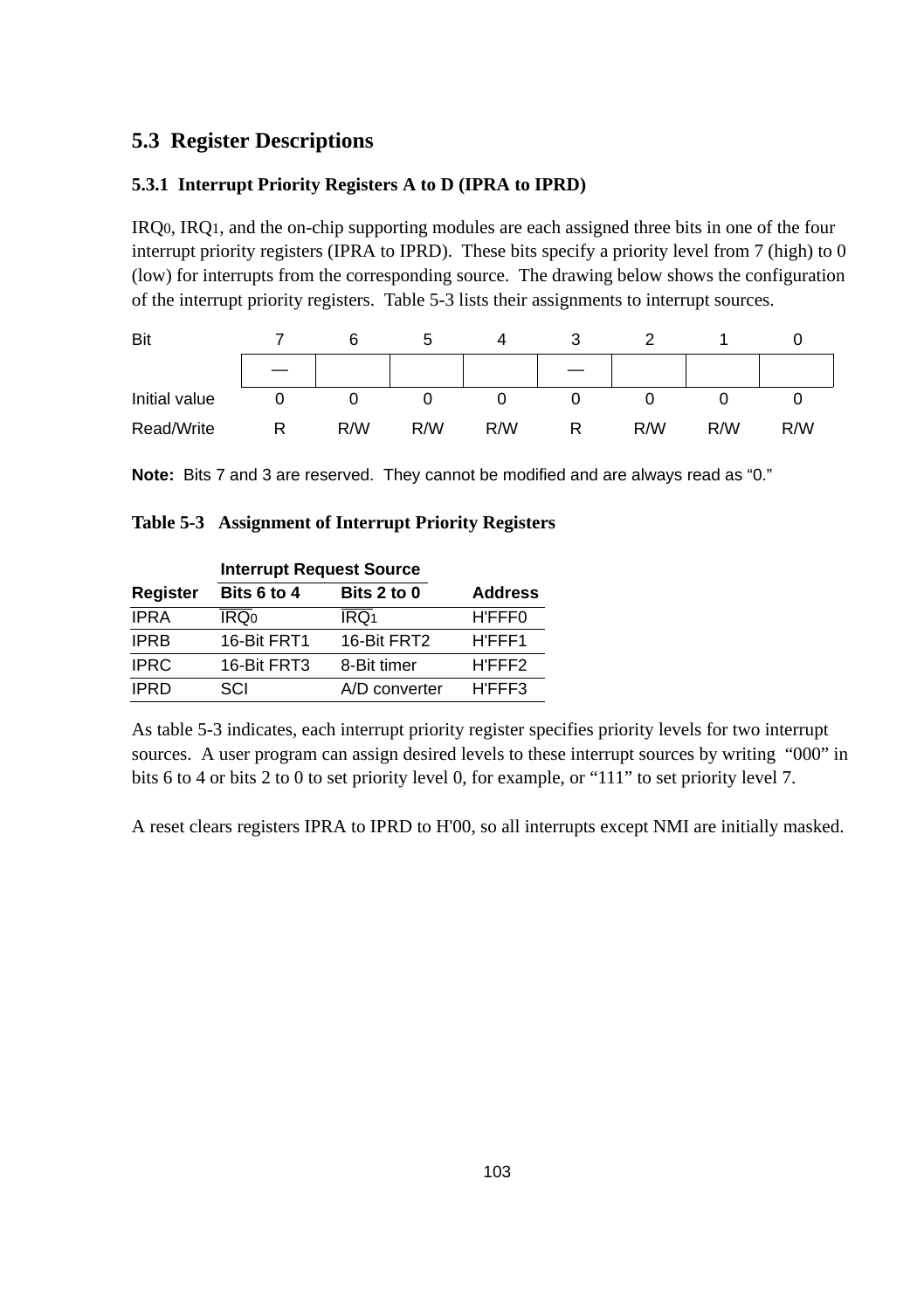When the interrupt controller receives one or more interrupt requests, it selects the request with the highest priority and compares its priority level with the interrupt mask level set in bits I2 to I0 in the CPU status register. If the priority level is higher than the mask level, the interrupt controller passes the interrupt request to the CPU (or starts the data transfer controller). If the priority level is lower than the mask level, the interrupt controller leaves the interrupt request pending until the interrupt mask is altered to a lower level or the interrupt priority is raised. Similarly, if it receives two interrupt requests with the same priority level, the interrupt controller determines their priority as explained in table 5-2 and leaves the interrupt request with the lower priority pending.

## **5.3.2 Timing of Priority Setting**

The interrupt controller requires two system clock  $(\phi)$  periods to determine the priority level of an interrupt. Accordingly, when an instruction modifies an instruction priority register, the new priority does not take effect until after the next instruction has been executed.

# **5.4 Interrupt Handling Sequence**

## **5.4.1 Interrupt Handling Flow**

The interrupt-handling sequence follows the flowchart in figure 5-2. Note that address error, trace exception, and NMI requests bypass the interrupt controller's priority decision logic and are routed directly to the CPU.

- 1. Interrupt requests are generated by one or more on-chip supporting modules or external interrupt sources.
- 2. The interrupt controller checks the interrupt priorities set in IPRA to IPRD and selects the interrupt with the highest priority. Interrupts with lower priorities remain pending. Among interrupts with the same priority level, the interrupt controller determines priority as explained in table 5-2.
- 3. The interrupt controller compares the priority level of the selected interrupt request with the mask level in the CPU status register (bits I2 to I0). If the priority level is equal to or less than the mask level, the interrupt request remains pending. If the priority level is higher than the mask level, the interrupt controller accepts the interrupt request and proceeds to the next step.
- 4. The interrupt controller checks the corresponding bit (if any) in the data transfer enable registers (DTEA to DTED). If this bit is set to "1," the data transfer controller is started. Otherwise, the CPU interrupt exception-handling sequence is started.

When the data transfer controller is started, the interrupt request is cleared (except for interrupt requests from the serial communication interface, which are cleared by writing to the TDR or reading the RDR).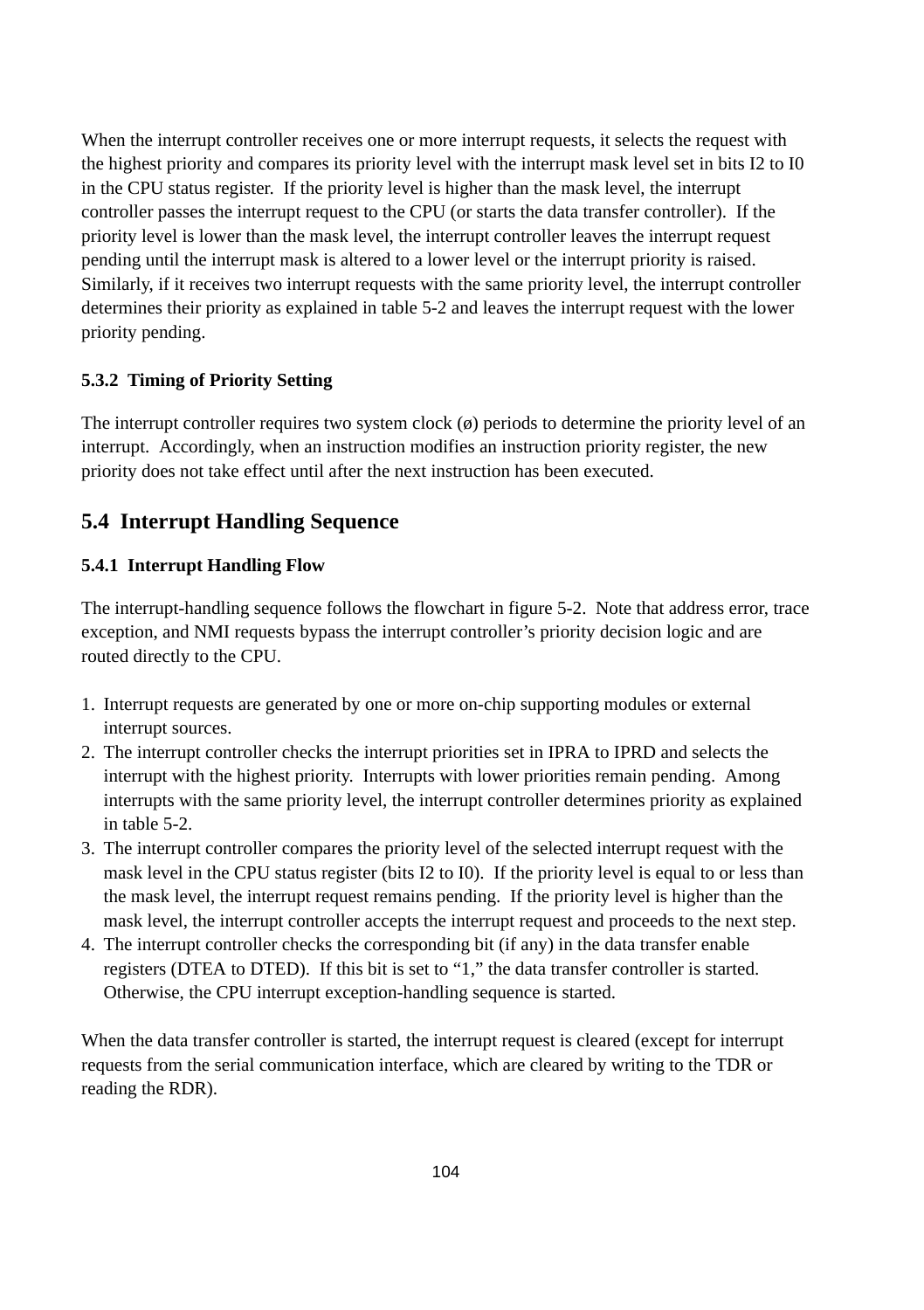If the data transfer enable bit is cleared to "0" (or is nonexistent), the sequence proceeds as follows. For the case in which the data transfer controller is started, see section 6, "Data Transfer Controller."

- 5. After the CPU has finished executing the current instruction, the program counter and status register (in minimum mode) or program counter, code page register, and status register (in maximum mode) are saved to the stack, leaving the stack in the condition shown in figure 5-3 (a) or (b). The program counter value saved on the stack is the address of the next instruction to be executed.
- 6. The T (Trace) bit of the status register is cleared to "0," and the priority level of the interrupt is copied to bits I2 to I0, thus masking further interrupts unless they have a higher priority level. When an NMI is accepted, the interrupt mask level in bits I2 to I0 is set to 7.
- 7. The interrupt controller generates the vector address of the interrupt, and the entry at this address in the exception vector table is read to obtain the starting address of the user-coded interrupt handling routine.

In step 7, the same difference between the minimum and maximum modes exists as in the reset handling sequence. In the minimum mode, one word is copied from the vector table to the program counter, then the interrupt-handling routine starts executing from the address indicated in the program counter. In the maximum mode, two words are read. The lower byte of the first word is copied to the code page register. The second word is copied to the program counter. The interrupt-handling routine starts executing from the address indicated in the code page register and program counter.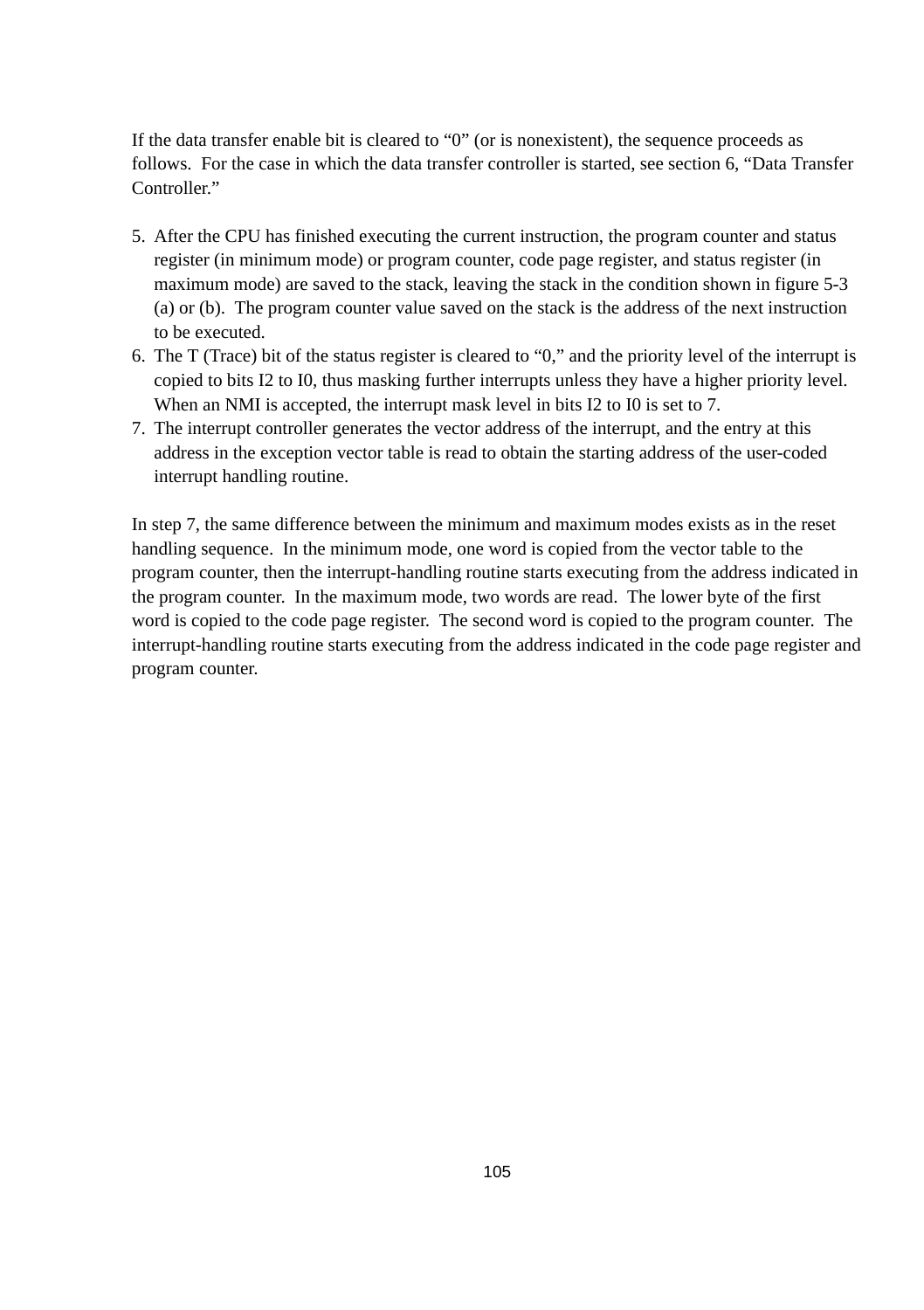

**Figure 5-2 Interrupt Handling Flowchart**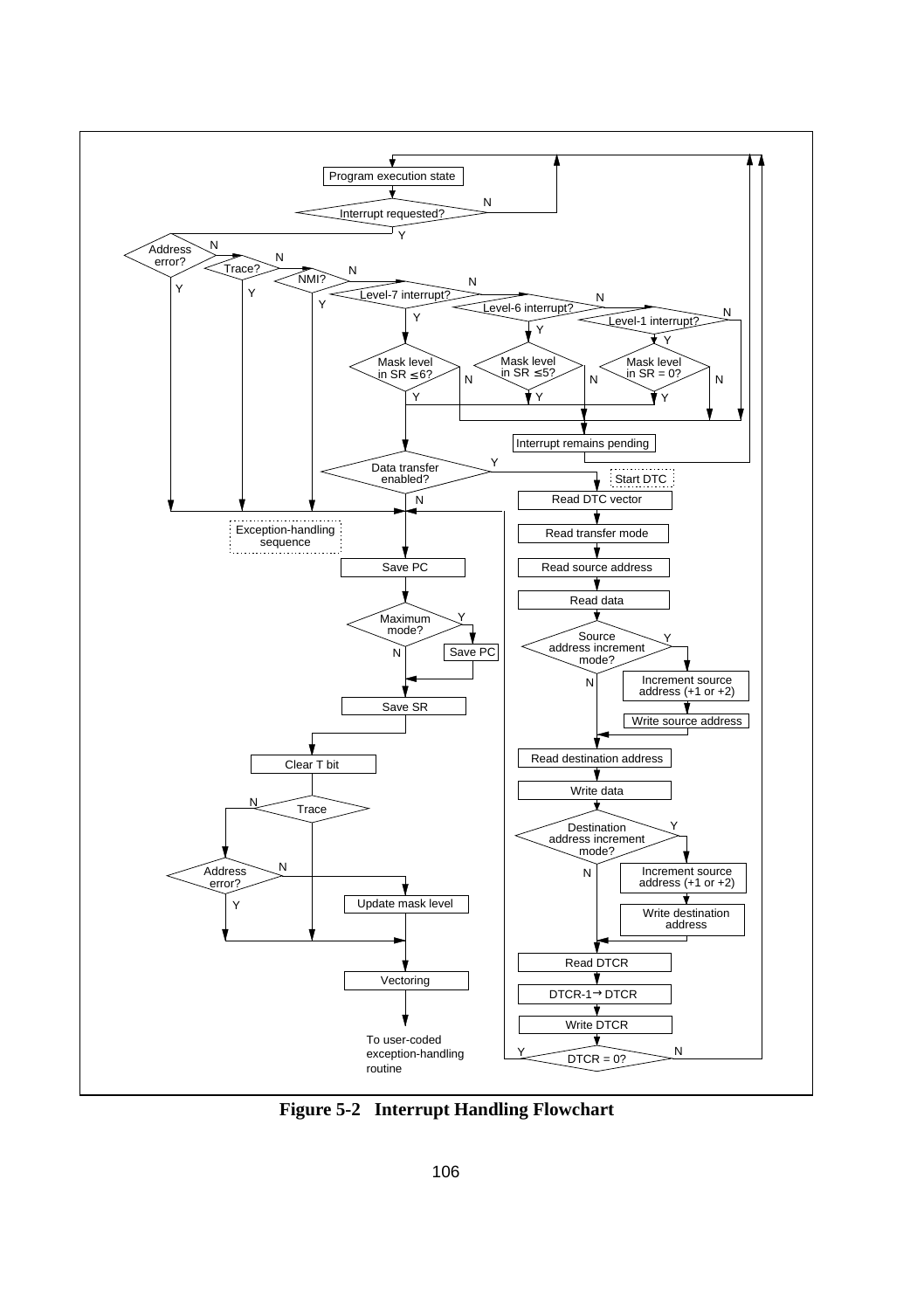#### **5.4.2 Stack Status after Interrupt Handling Sequence**





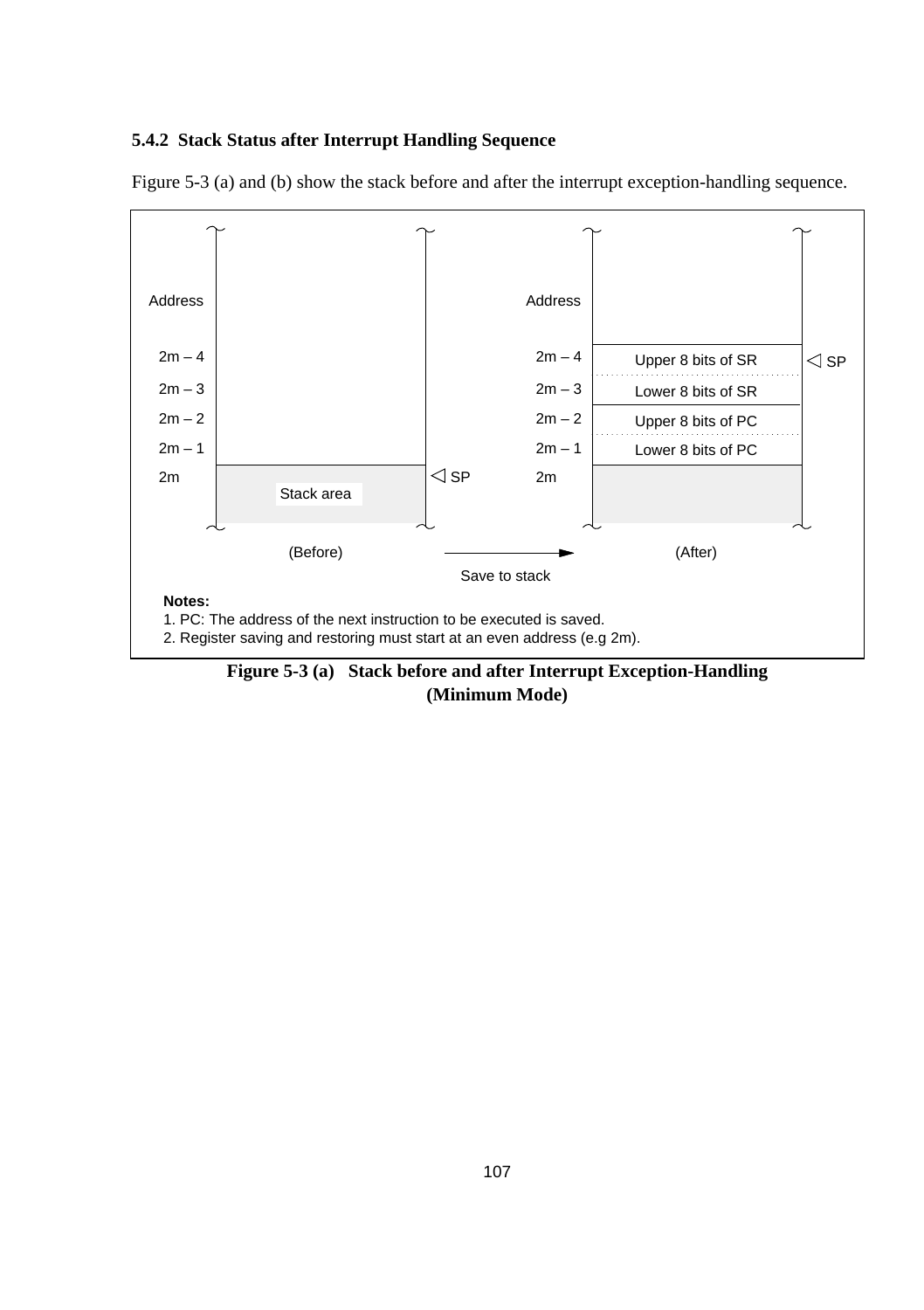

### **Figure 5-3 (b) Stack before and after Interrupt Exception-Handling (Maximum Mode)**

# **5.4.3 Timing of Interrupt Exception-Handling Sequence**

Figure 5-4 shows the timing of the exception-handling sequence for an interrupt when the program area and stack area are both in on-chip memory and the user-coded interrupt handling routine starts at an even address.

# **5.5 Interrupts During Operation of the Data Transfer Controller**

If an interrupt is requested during a DTC data transfer cycle, the interrupt is not accepted until the data transfer cycle has been completed and the next instruction has been executed. This is true even if the interrupt is an NMI. An example is shown below.

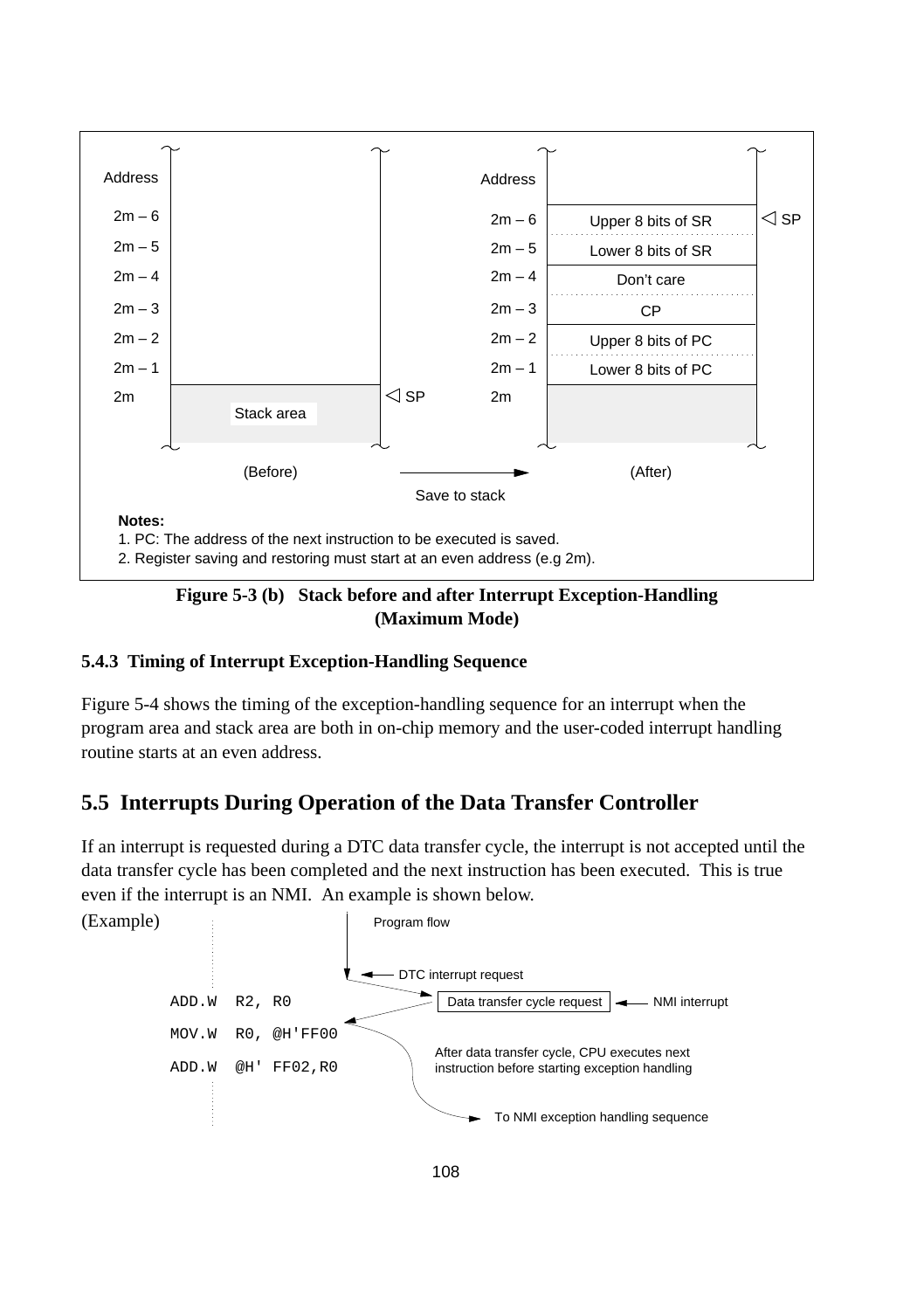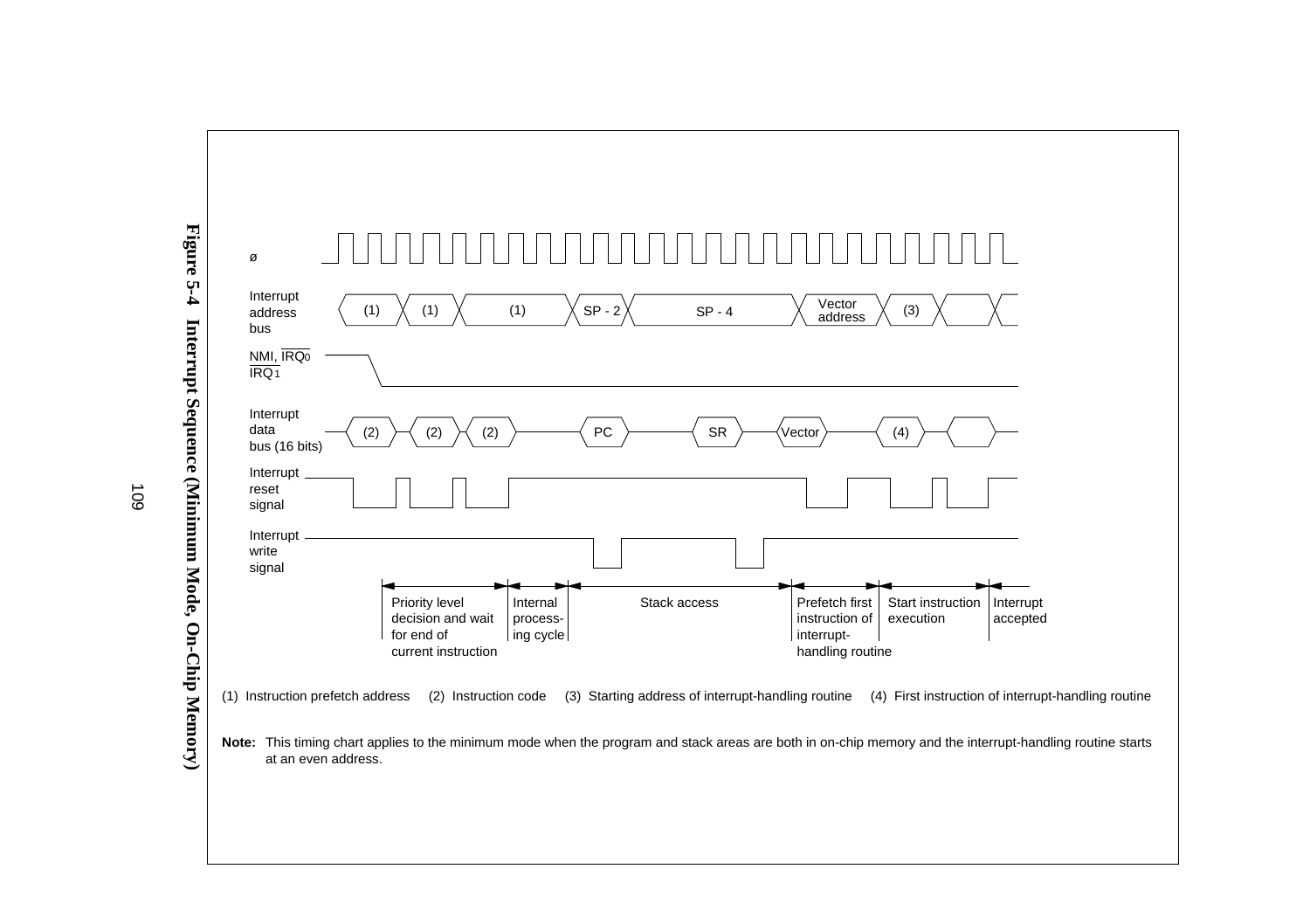